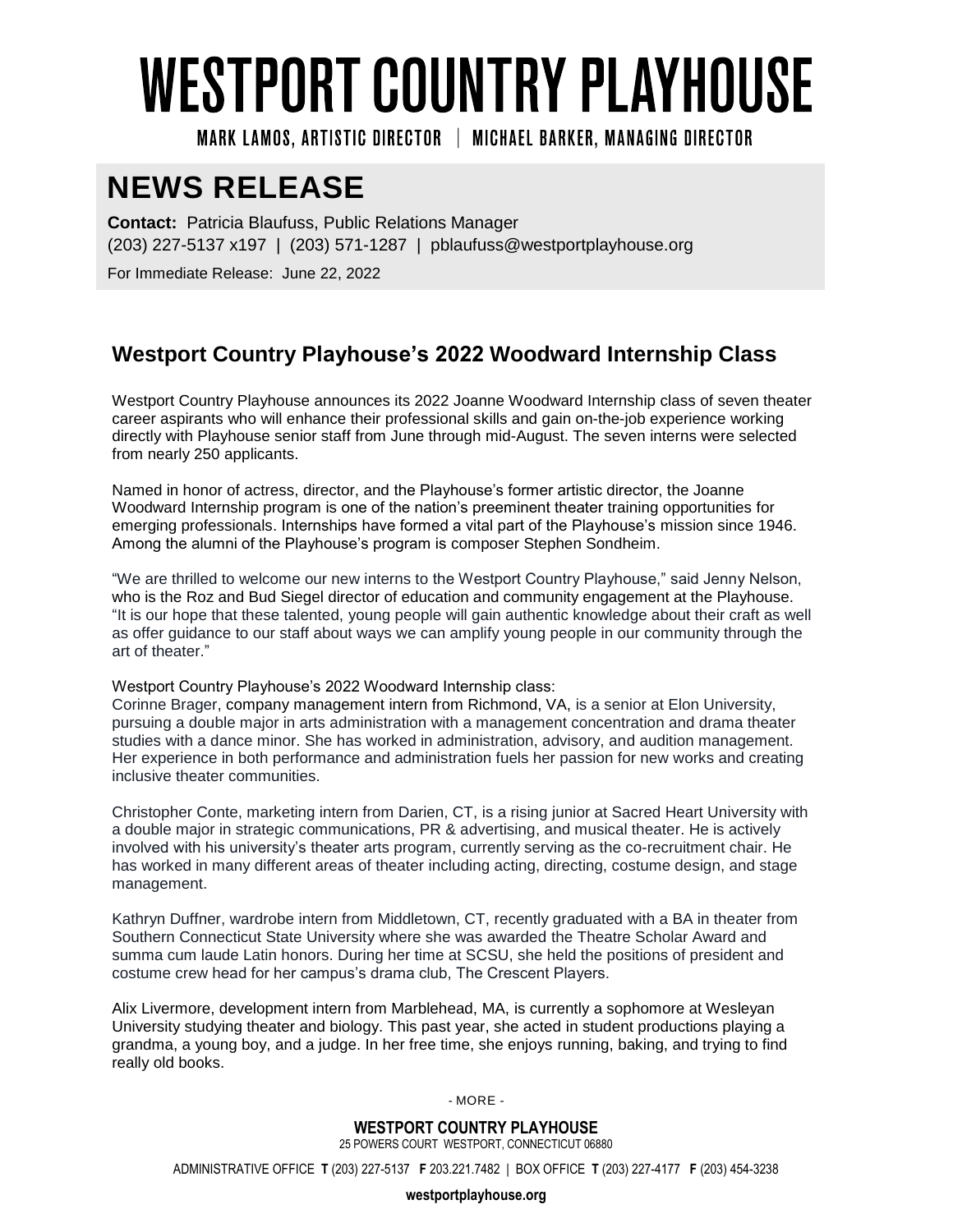Nick Nuñez, education intern from Stratford, CT, is a sophomore theater performance major at Wagner College in Staten Island, NY. He has been a part of the performing arts community for years. His most recent credits include "The Last Days of Judas Iscariot" and "The Other Shore & Dance Project 2021" with Wagner College Theatre. He has worked with students of all ages since he was a freshman in high school at various camps and schools. During the winter of 2021, he organized and facilitated a 4th-8th grade student online theater workshop with the Stratford Recreation Department and throughout the year works in their arts department.

Nick Schons, props intern from Fargo, ND, recently graduated from Concordia College in Moorehead, MN, with a bachelor of arts in theater. He works as a freelance scenic designer and scenic artist in the upper Midwest and recently returned from being a scenic artist at the Utah Shakespeare Festival for their 60th Anniversary season. www.nickschons.weebly.com

Abigail Wilson, stage management intern from South Salem, NY, is a rising senior at Pomona College in Claremont, CA, majoring in math and theater, with a focus in stage management. Her recent credits include "House of Desires" on the Pomona College Mainstage, and an outdoor dual student thesis production of "Twelfth Night." She has been working in technical theater since middle school,

In addition to immersive work in their respective departments, interns attend weekly seminars featuring a variety of guest speakers, including Playhouse staff members, visiting designers and artists, commercial producers, and more. Interns receive a living wage stipend and housing in Fairfield, CT.

The 2022 interns were hired through the Playhouse's recently restructured recruiting process to promote equity, diversity, and inclusion in the workplace. Hiring panels, comprised of the department's manager, other department members, and a staff member from a different department, carefully reviewed all applications and asked identical questions of all candidates, creating an equitable environment.

In addition to the Woodward Internships, the Playhouse supports the Staples High School and Fairfield Ludlowe High School Senior Experience programs, in Westport and Fairfield, CT, respectively, designed for seniors to gain a comprehensive overview of an organization and realworld experience prior to graduation. This year's Playhouse participants are Leah Chapman from Staples, and Sophia DelGuadio from Fairfield Ludlowe.

Woodward Internship Program sponsors include Anna Czekaj-Farber. Support for the 2022 Education and Community Engagement Program comes from the Eunice and David Bigelow Foundation; Stephen Corman; Anna Czekaj-Farber; The David and Geri Epstein Foundation; George A. and Grace L. Long Foundation; Judy and Scott Phares; Adolph and Ruth Schnurmacher Foundation, Inc.; and Roz and Bud Siegel. 2022 Season Media Sponsors are Moffly Media and WSHU Public Radio.

Westport Country Playhouse's 2022 season includes the Tony Award® and Pulitzer Prize-winning pop/rock musical, "Next to Normal," about a family's loss and their endurance with music by Tom Kitt, book and lyrics by Brian Yorkey, and directed and choreographed by Marcos Santana, April 5 through April 24; "Straight White Men," about a father's relationship with his three adult sons, written by Young Jean Lee and directed by Mark Lamos, May 24 through June 5; "Kim's Convenience," a comedy that inspired a Netflix series about a Korean family who own a Toronto convenience store, written by Ins Choi and directed by Nelson T. Eusebio III, July 5 through July 17; Obie Award winner and Pulitzer Prize finalist "4000 Miles," about two unlikely roommates, written by Amy Herzog and directed by David Kennedy, August 23 through September 4; and Los Angeles Drama-Logue winner and Pulitzer Prize nominee "From the Mississippi Delta," an inspiring coming-of-age journey, written by Dr. Endesha Ida Mae Holland and directed by Goldie E. Patrick, October 18 through October 30. The complete schedule is available at westportplayhouse.org. All play titles, artists, dates, and formats are subject to change.

All audience members are required to show proof of vaccination and to wear masks while inside the Playhouse to ensure the actors stay safe and healthy to avoid performance cancellations. For